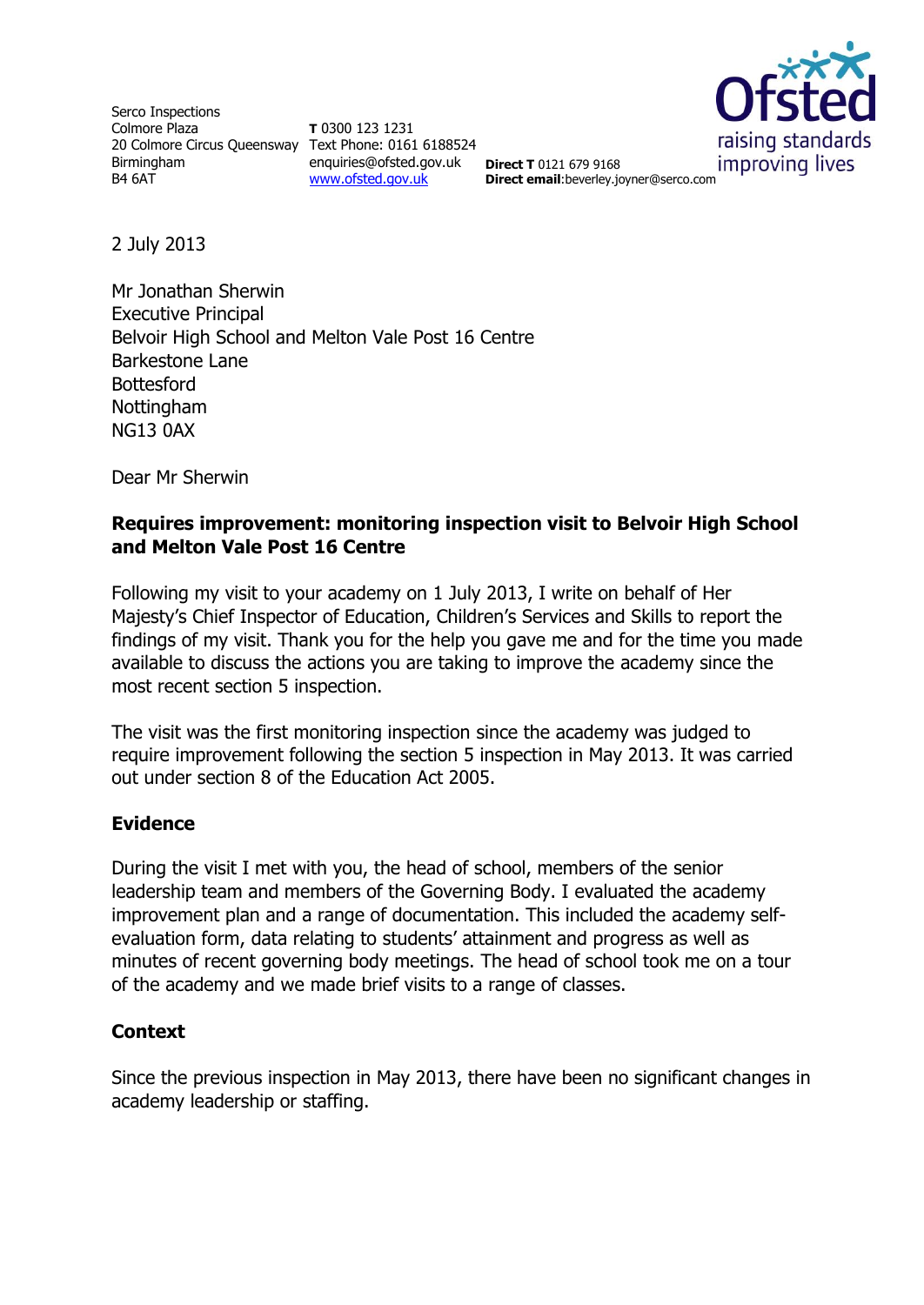

## **Main findings**

Leaders and managers, including governors, and staff have accepted the findings from the recent inspection. They understand that there are two important things to accomplish: ensuring that teaching in almost all lessons is good or better, and ensuring that students make good progress in every lesson. You and your head of school have a strong sense of purpose and all staff are committed to making this academy a good school.

Following the inspection, an action plan was promptly compiled in order to achieve these two main aims. The priorities in this plan lacked clear summary targets. These were added during the monitoring visit, including numerical targets for teaching and learning, and for students' progress. This will enable you and your governors to monitor progress more effectively.

We looked at the tracking of students' progress across the academy and how it is measured. We adapted the current system to measure gains in national curriculum levels (a national measure of attainment) over time to ensure the promotion of good progress across the academy. Therefore, in future, targets will be based on most students gaining at least four national curriculum levels from Key Stage 2 to Key Stage 4 in each subject. Evaluations of the quality of learning require improvement because the observation process does not take enough account of the students' progress in lessons. This makes it difficult for you to know if there is sufficient learning happening in each lesson to generate the good progress that is required.

Many actions required for improvement are already underway. These include:

- training to improve the quality of teaching
- the introduction of a 'five minute lesson plan' which sets out the expected learning gains in progressive steps
- the introduction of a better system for tracking students' progress that gives a clear overview of progress across all year groups in the academy
- tightening up line management arrangements so that heads of subject are more involved in checking the quality of provision in their area.

Progress in moving forward is impeded by unclear arrangements at governance and senior leadership levels. The roles of the executive principal and head of school are not clear, and the current governance arrangements do not enable a clear overview and accountability of provision across the academy and post 16 centre. At the recent inspection it was recommended that an external review of governance be undertaken. This review has not yet taken place because you have had difficulty in finding the right contact.

Senior leaders and governors are taking effective action to tackle the areas requiring improvement identified at the recent section 5 inspection. However, the academy should take further action to: